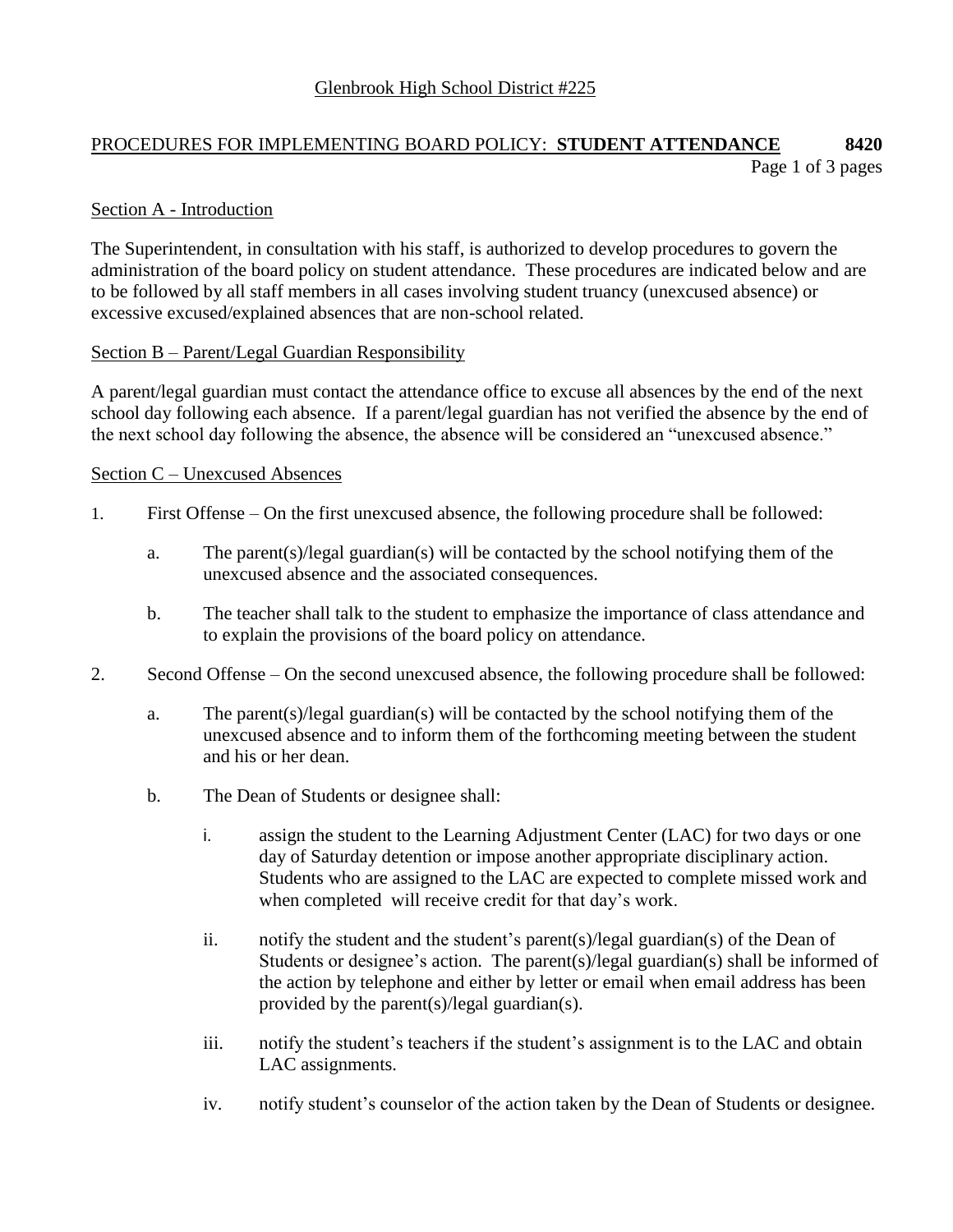# PROCEDURES FOR IMPLEMENTING BOARD POLICY: **STUDENT ATTENDANCE 8420**

# Section C – Unexcused Absences (continued)

- 3. Third and Subsequent Offenses On the third unexcused absence or any subsequent unexcused absences, the following procedure shall be followed:
	- a. The parent(s)/legal guardian(s) will be contacted by the school notifying them of the unexcused absence and to inform them of the forthcoming meeting between the student and his or her dean that will define consequences of the unexcused absence.
	- b. The Dean of Students shall:
		- i. assign appropriate consequences that may include removal of the student from the class register, assign the student a withdrawn–failing (WF) grade for the course, and assign the student to a restricted study hall. A team consisting of representation from the Dean's Office and the Student Services Department may determine additional interventions.
		- ii. notify the student and the student's parent(s)/legal guardian(s) of the action taken by the Dean of Students or designee.
		- iii. notify the principal if the removal of the student from the class has resulted in the student being enrolled in less than five classes.
	- c. If the removal of the student from the class has resulted in the student being enrolled in less than 5 classes, then:
		- i. The Principal may recommend to the Superintendent that the student be assigned to an appropriate alternative educational placement.
		- ii. The Superintendent shall review the recommendation of the Principal and determine the appropriate placement.

# Section  $D - T$ ardy

1. After each occurrence of three unexcused tardies, notification shall be made to the parent(s)/legal guardian(s) by the teacher via telephone, departmental letter, or email (when email address has been provided by the parent(s)/legal guardian(s)**,** and the student shall be given a detention of 30 minutes in length or other similar discipline.